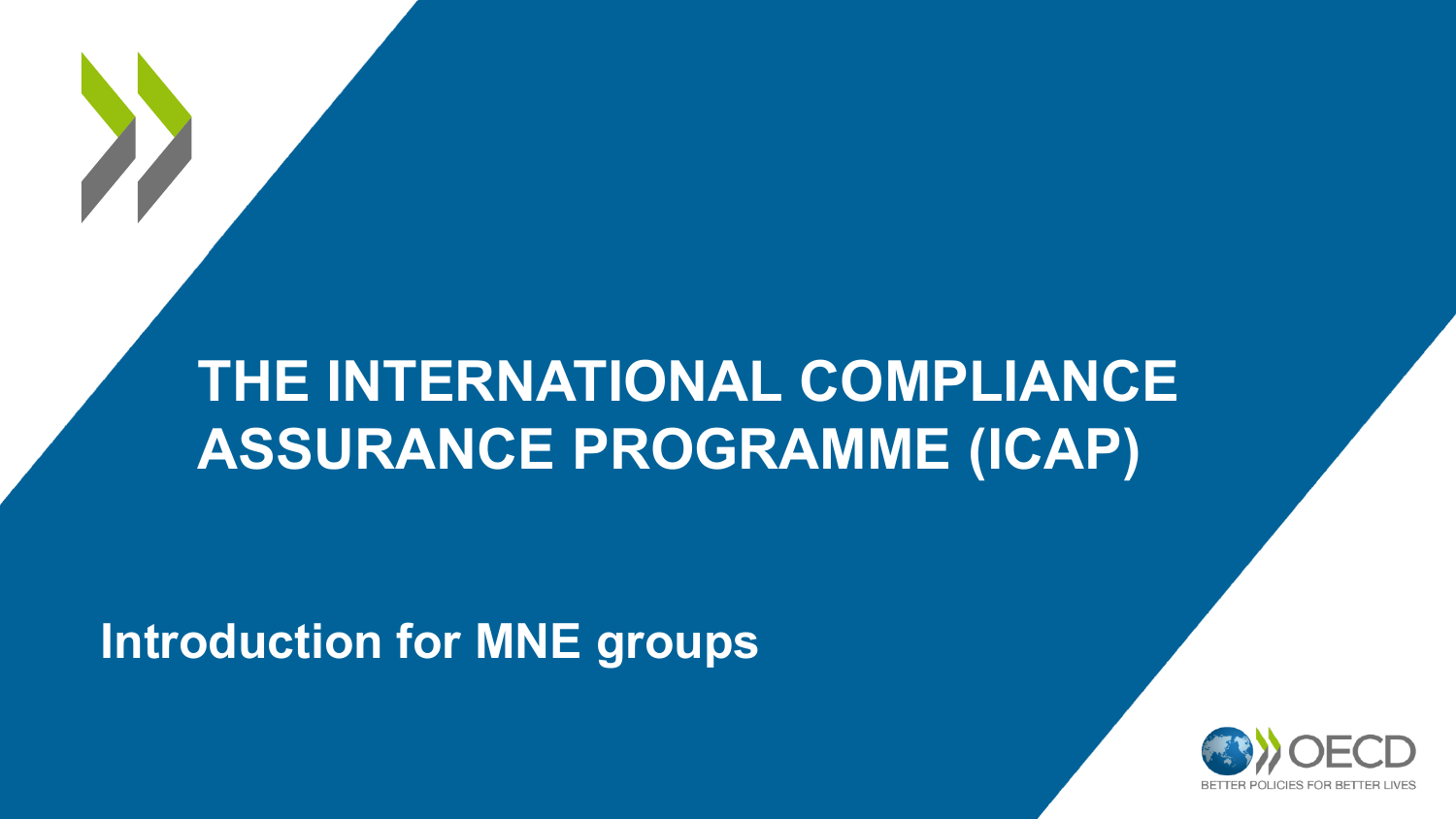### The International Compliance Assurance Programme (ICAP)

FORUM ON TAX ADMINISTRATION **International Compliance Assurance Programme** Handbook for tax administrations **BELO** 

- ICAP is an innovative voluntary programme, developed by the OECD Forum on Tax Administration, to provide greater certainty to MNE groups over key international tax risks
- ICAP involves a co-ordinated risk assessment of an MNE group's transfer pricing and PE risks using standardised documentation and agreed timelines
- A roll-out of ICAP was announced in December 2020, following two pilots, which commenced in 2018 and 2019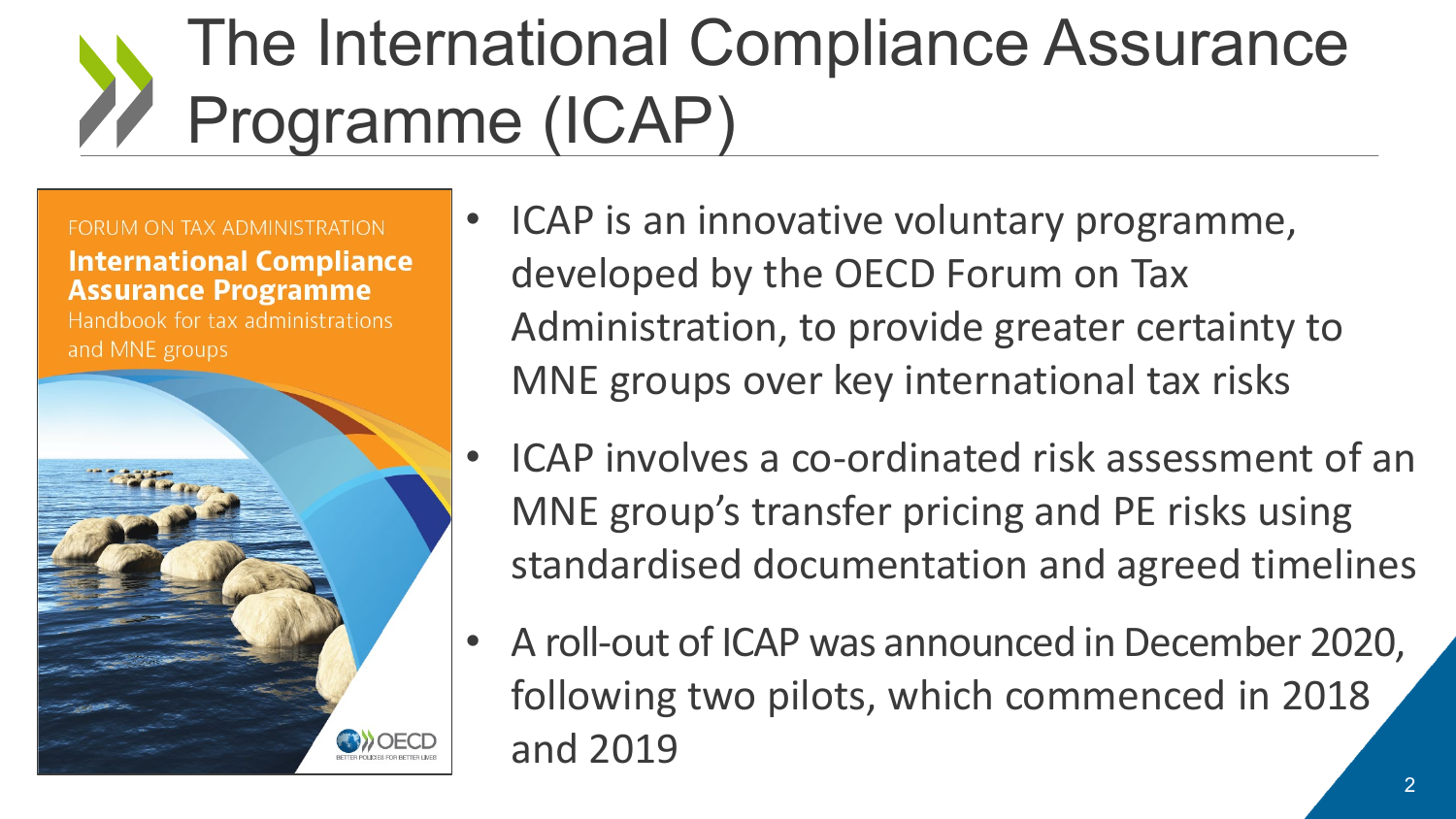# The ICAP process: An overview

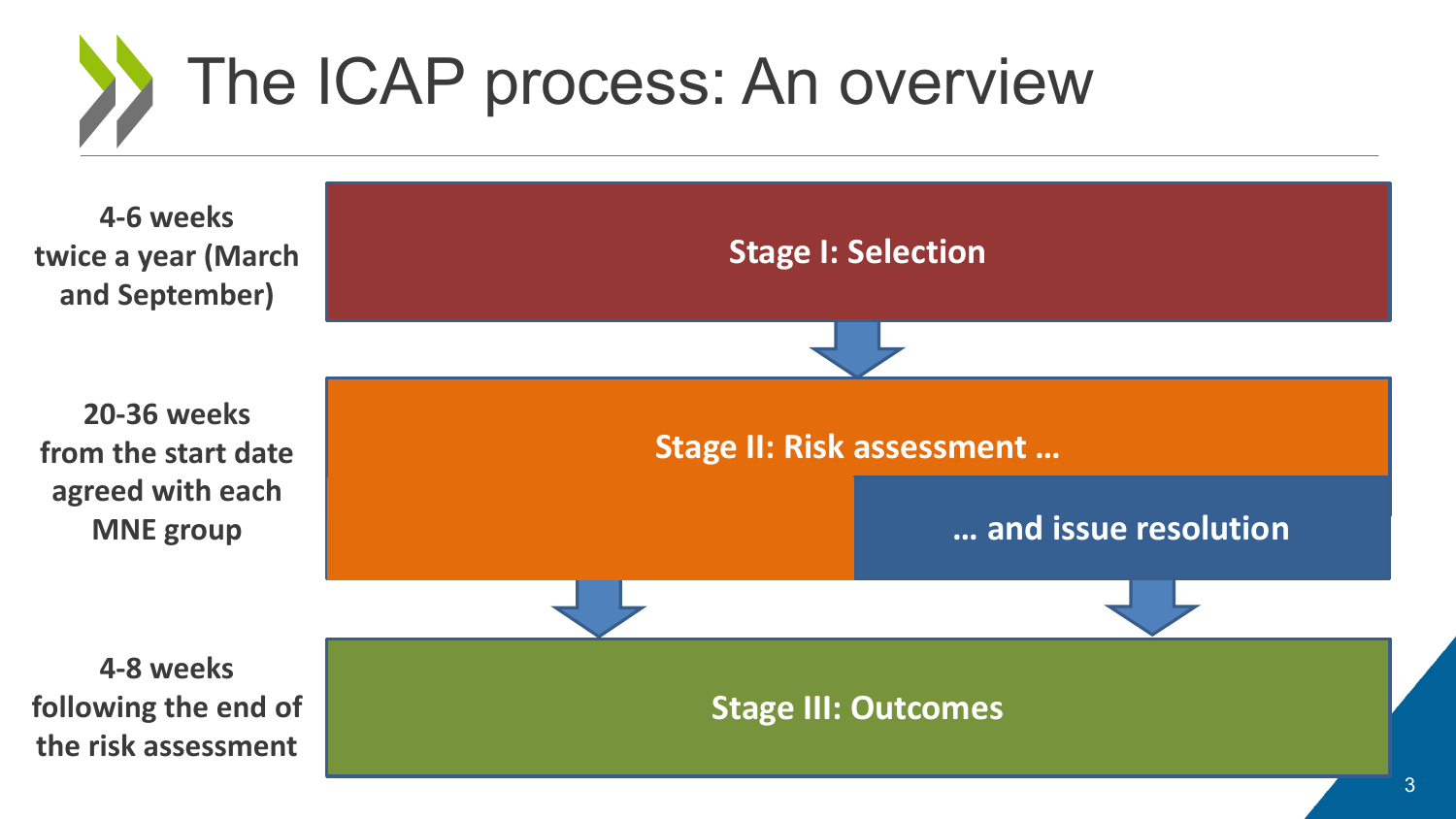# The ICAP process: Selection



- ICAP commences with a request from an MNE group to its lead tax administration, accompanied by basic information, by one of the two application deadlines each year
- This information is shared with relevant participating tax administrations, each of which determines whether it will join the MNE group's ICAP risk assessment
- Specific transactions may be excluded from scope by a tax administration (e.g. if an APA is already in place)
- The planned scope of an ICAP risk assessment is discussed with the MNE group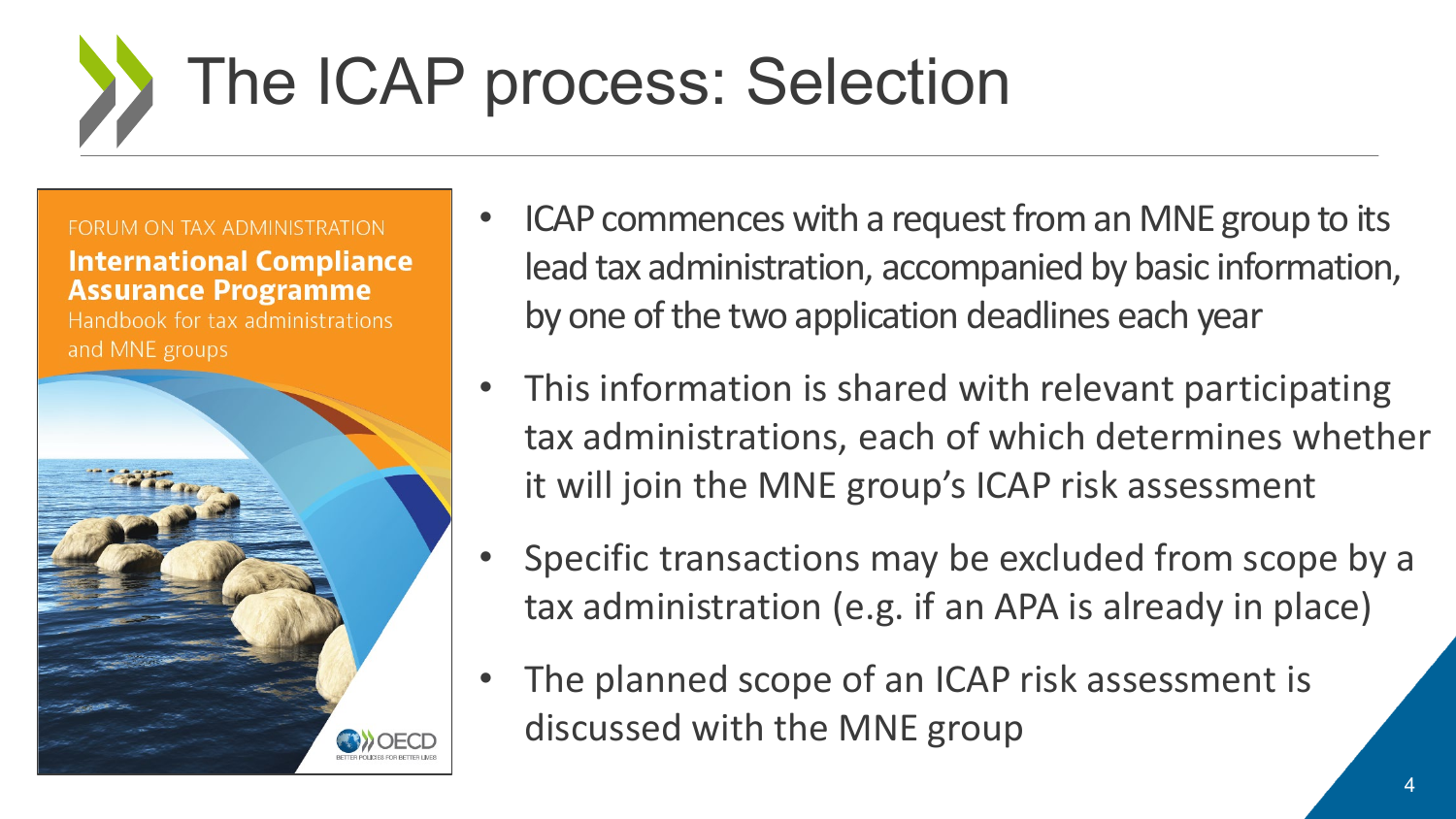# The ICAP process: Risk assessment



- The start date for an ICAP risk assessment is agreed with the MNE group
- A risk assessment begins with delivery of a standard package of documentation, usually via a secure data room managed by the MNE group
- Typically there will be at least one face-to-face meeting with the MNE group and all tax administrations, physically or online
- Each tax administration conducts its own risk assessment, but benefits from greater information and engagement with the MNE and other tax administrations, co-ordinated by the lead tax administration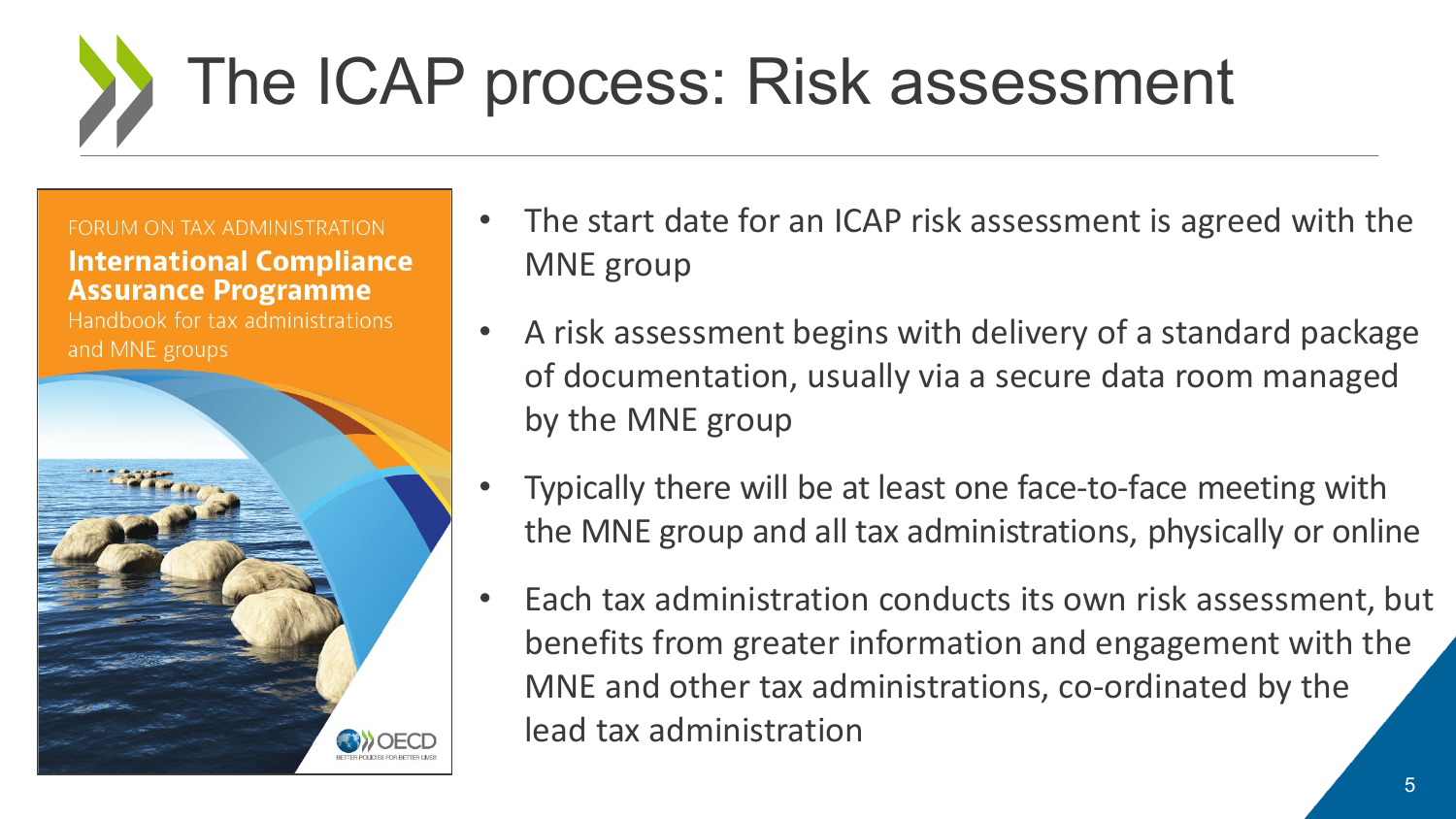# The ICAP process: Issue resolution

FORUM ON TAX ADMINISTRATION

**International Compliance Assurance Programme** 

Handbook for tax administrations



- Tax administrations may request additional information and clarification for the purposes of risk assessment
- Requests are co-ordinated by the lead tax administration, ensuring a single point of contact for enquiries
- Where possible, issues identified as part of a risk assessment will be addressed within the programme, avoiding the need for further time-consuming compliance activity such as audit (followed by MAP)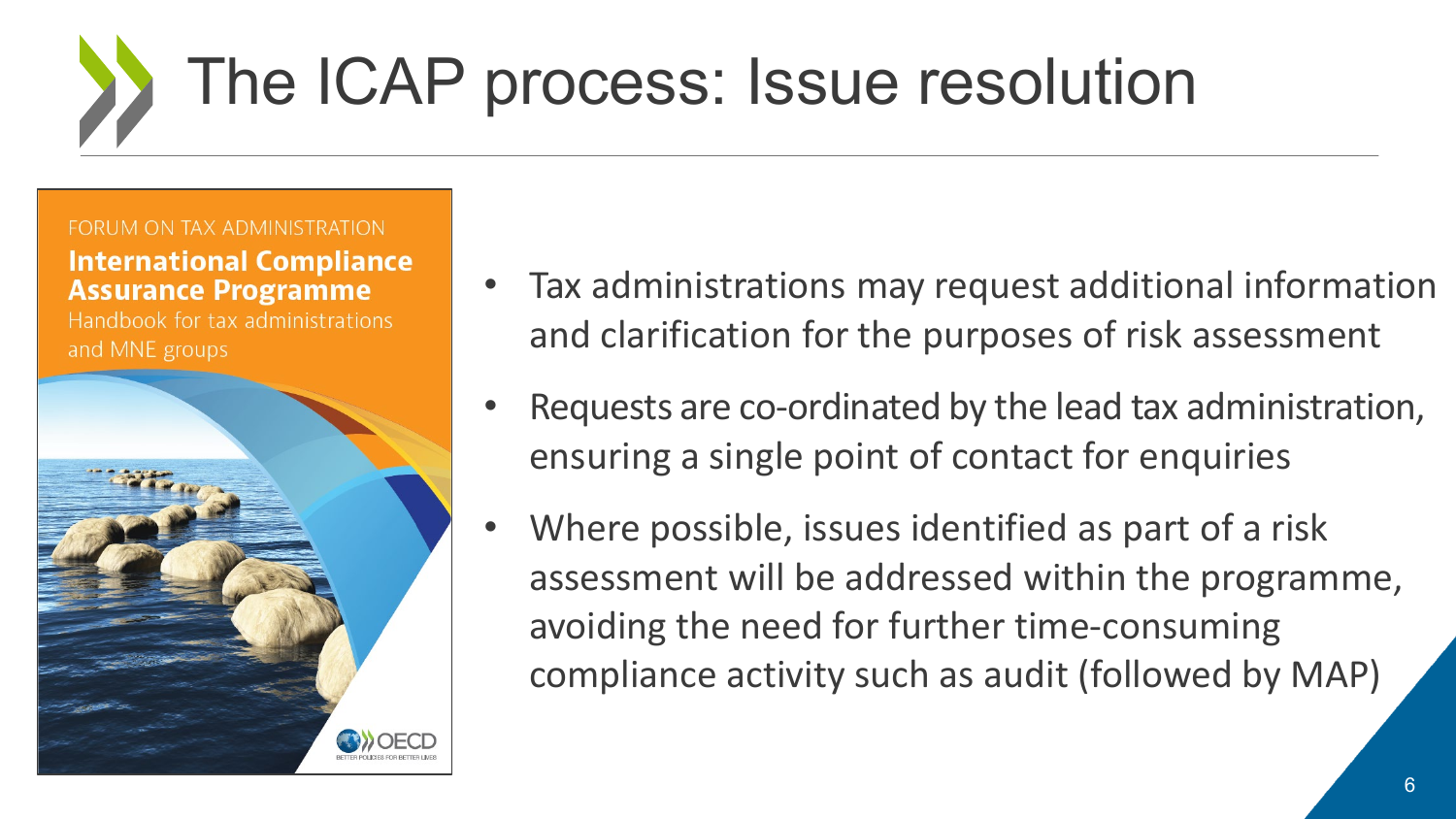## The ICAP process: Outcome letters



- Each tax administration will issue an outcome letter containing the outcomes of its risk assessment
- The form and content of these letters will vary, reflecting domestic rules on what they should contain
- For transactions found to be low risk, letters typically include a statement that a tax administration does not anticipate any additional enquiries to be needed for the periods covered by the risk assessment, plus the next two periods if there are no changes
- If a transaction is found not to be low risk, this will be stated in the outcome letter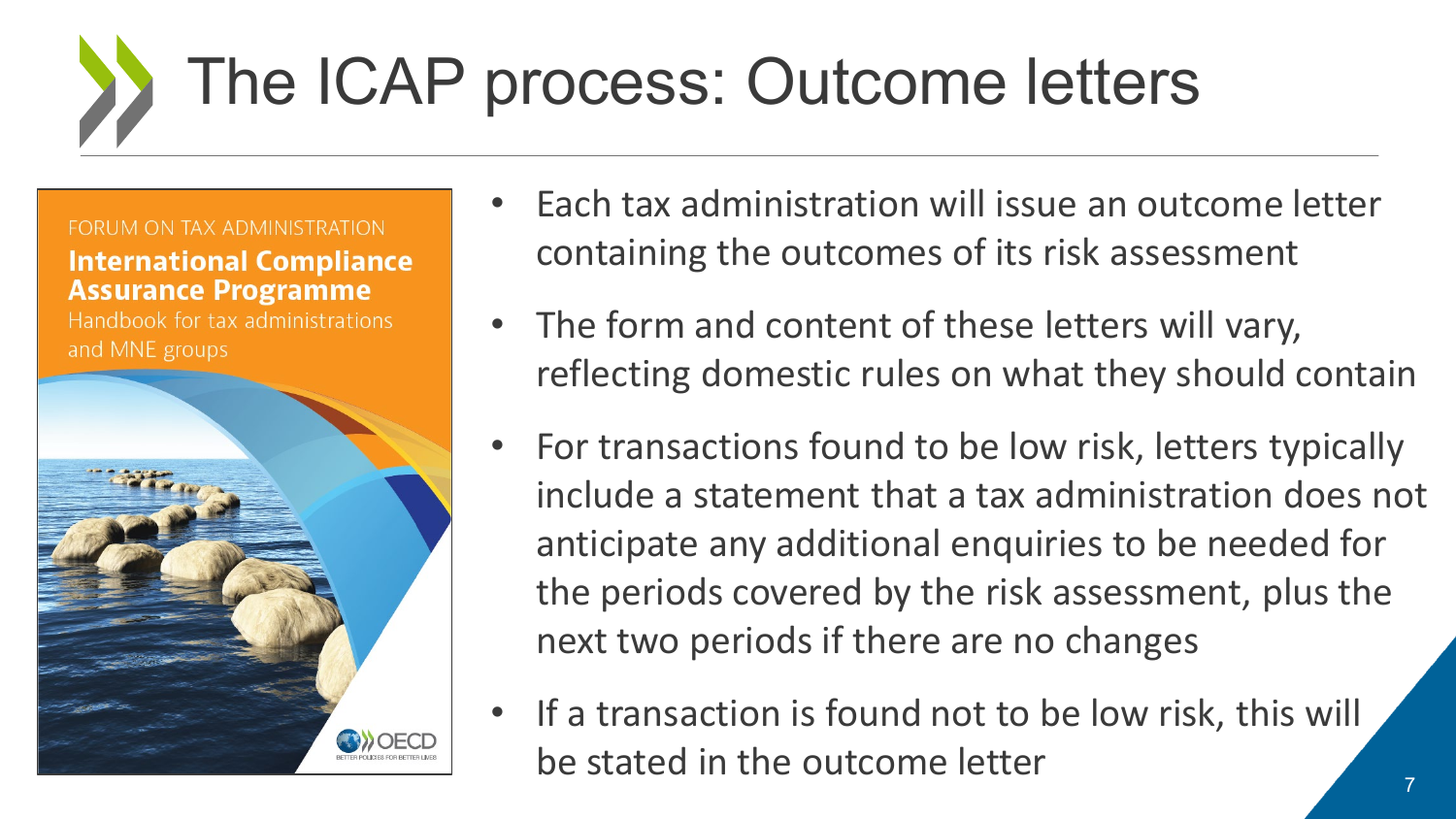# ICAP vs other routes to tax certainty

- The level of legal certainty an MNE group obtains from ICAP is less than from an APA, but:
	- the timeframe for an ICAP risk assessment is 6-12 months compared with 3-4 years for a bilateral APA
	- ICAP potentially provides comfort over all of an MNE group's TP and PE risk in covered jurisdictions, rather than only over specific transactions
	- under ICAP, comfort is typically provided by 6-8 tax administrations, rather than just 2 under a bilateral APA
- ICAP is not a replacement for a bilateral or multilateral APA, but may complement these tools by providing a straightforward route to greater comfort for certain transactions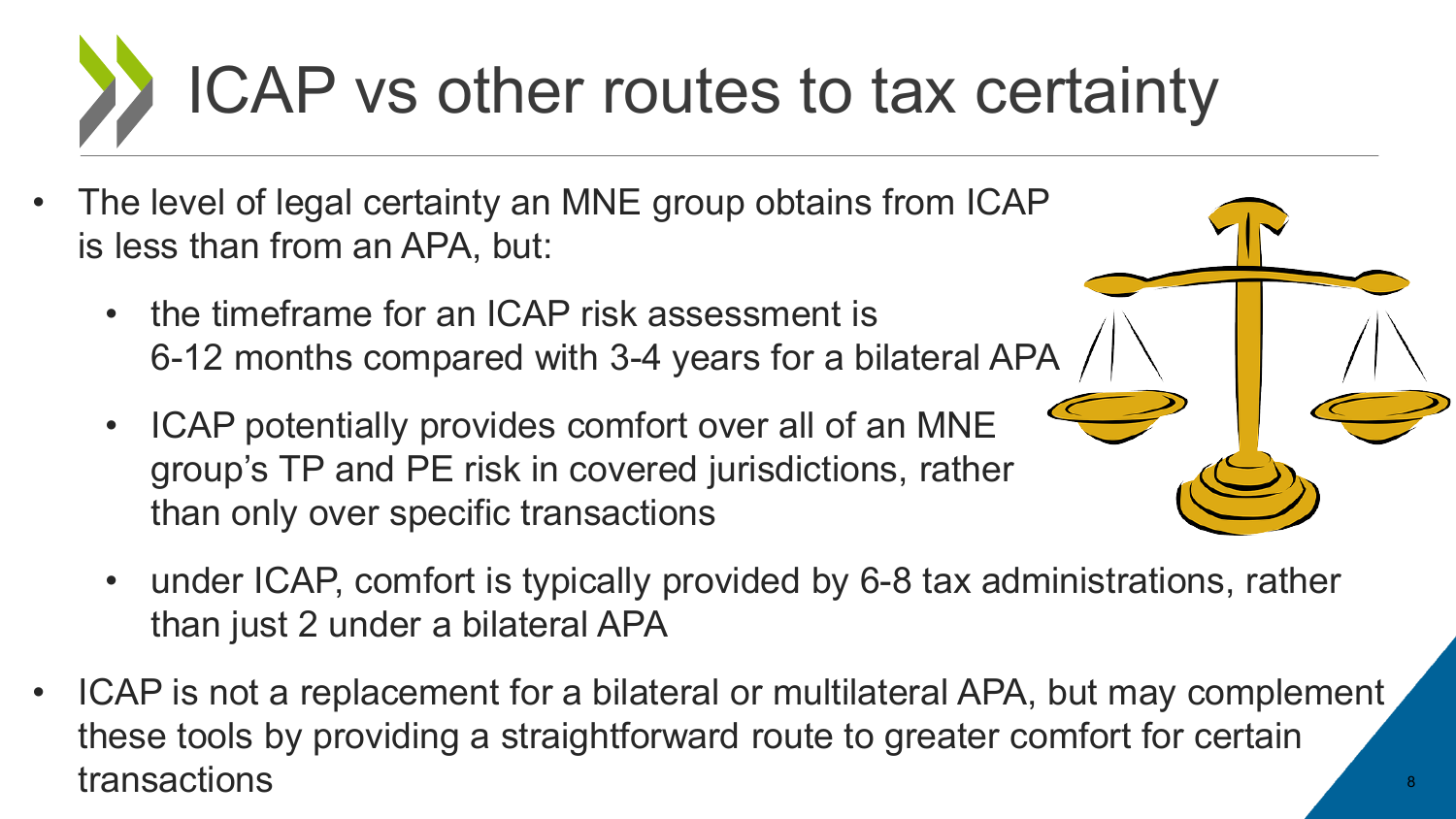# Tax administrations participating in ICAP

FORUM ON TAX ADMINISTRATION **International Compliance Assurance Programme** Handbook for tax administrations **OB** DECD

| <b>Australia</b>     | <b>Austria</b>     | <b>Belgium</b>        |
|----------------------|--------------------|-----------------------|
| Canada               | Colombia           | <b>Denmark</b>        |
| <b>Finland</b>       | <b>France</b>      | <b>Germany</b>        |
| <b>Ireland</b>       | <b>Italy</b>       | Japan                 |
| Luxembourg           | <b>Netherlands</b> | <b>Norway</b>         |
| <b>Singapore</b>     | <b>Poland</b>      | <b>Russia</b>         |
| <b>United States</b> | <b>Spain</b>       | <b>United Kingdom</b> |
|                      |                    | More to be added      |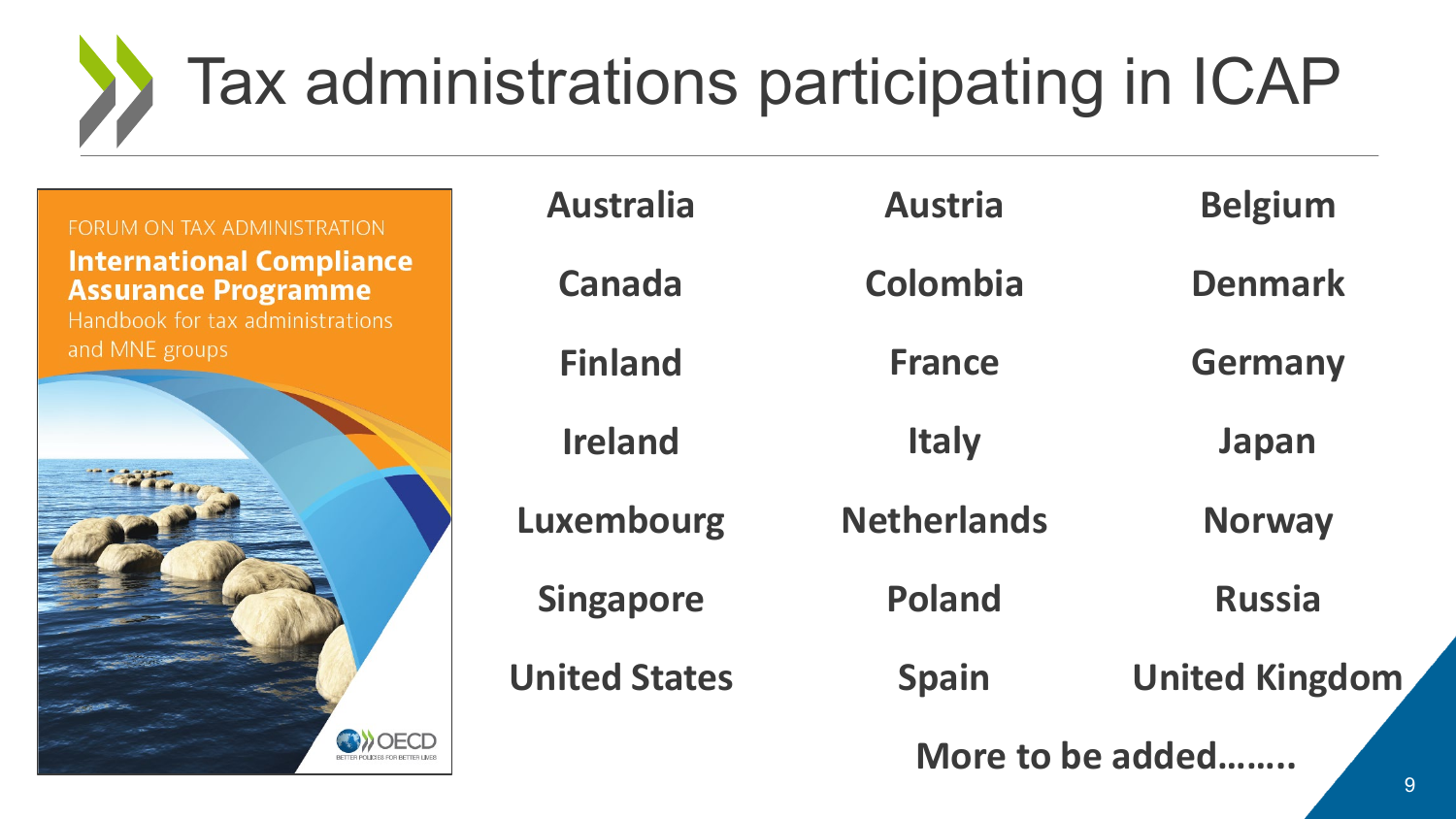



- Keep an eye on the OECD website for news of further tax administrations joining the programme
- Contact your lead tax administration or the OECD ICAP Secretariat if you have any questions
- Engage with your lead tax administration early to discuss possible participation in the programme
- The deadline for applications to participate in the next round of ICAP is **30 September 2021**
- Going forward, there will be two intakes of MNE groups into ICAP each year, **on 31 March and 30 September**